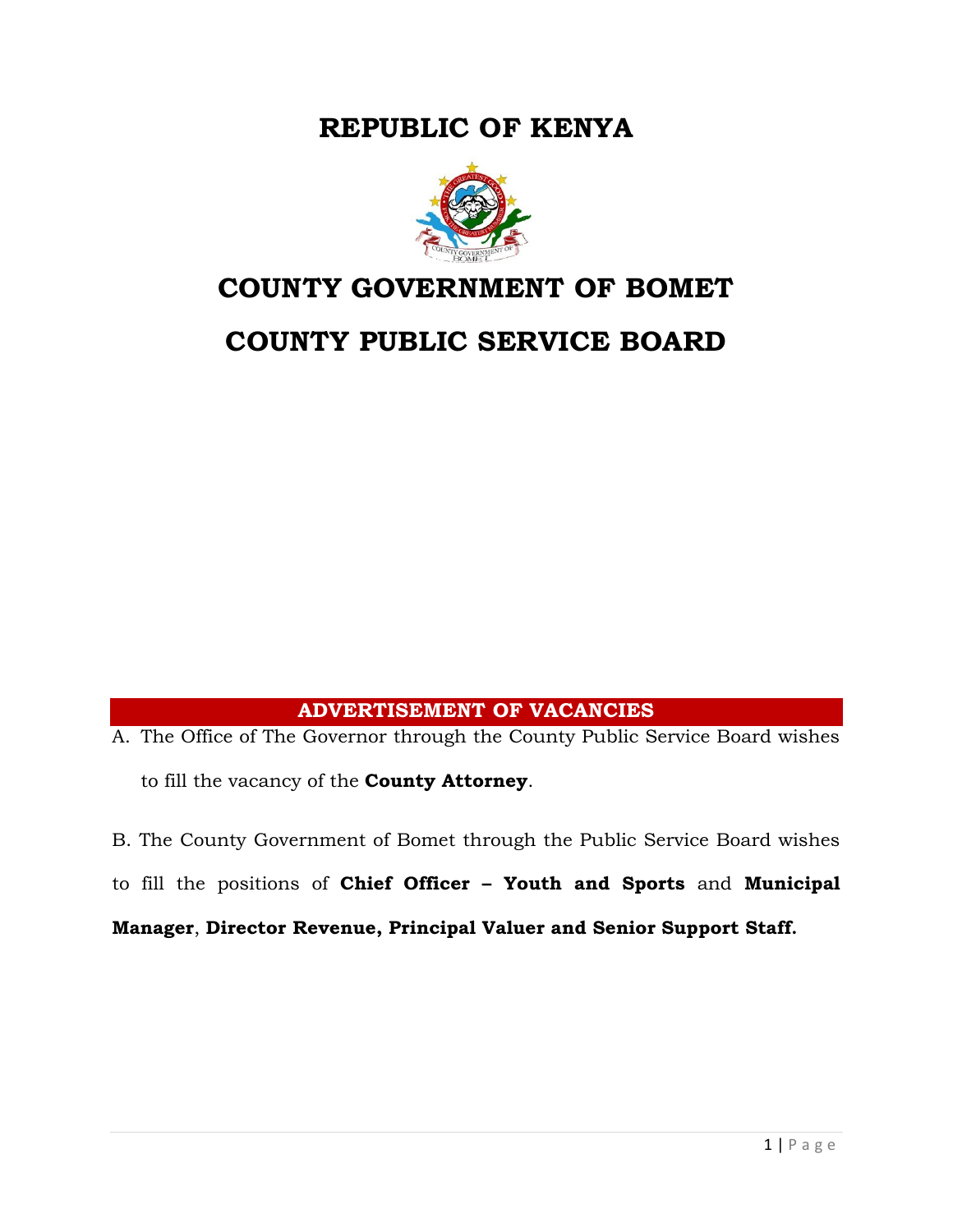# **1. COUNTY ATTORNEY- ONE (1) POST – JOB GROUP 'T'**

Pursuant to Section 5 of The Office of the County Attorney Act No. 14 of 2020, The Office of The Governor through the County Public Service Board wishes to fill the vacancy of the County Attorney. Applications are invited from highly qualified, results-oriented and self-motivated Kenyan citizens.

#### **Terms of Service: Six (6) year contract**

The County Attorney will provide guidance and direction to the County Government of Bomet on all the legal issues and will be answerable to the Governor.

#### **Duties and Responsibilities**

- The principal legal adviser to the county executive committee
- Shall attend the meetings of the county executive committee as an *exofficio* member
- Shall, on the instructions of the County Government, represent the County Executive in court or in any other legal proceedings to which the county is a party, other than criminal proceedings
- Advise departments in the County Executive on legislative and other legal matters
- Liaise with the office of the Attorney General when need arises
- Be responsible for the revision of county laws
- Negotiate, draft, vet and interpret documents and agreements for and on behalf of the County Executive and its agencies
- Perform any other function conferred on the office by the Office of the County Attorney Act, Act of the County Assembly, Senate or by the Governor or as may be necessary for the effective discharge of the duties of and in exercise of the powers of the County Attorney

#### **Requirements for Appointment**

For appointment to this position, the person should:

- Be a Kenyan citizen;
- Be an Advocate of the High Court of Kenya of at least five years standing;
- Holder of a current practicing certificate;
- A Master's Degree and or other relevant post graduate qualifications will be an added advantage;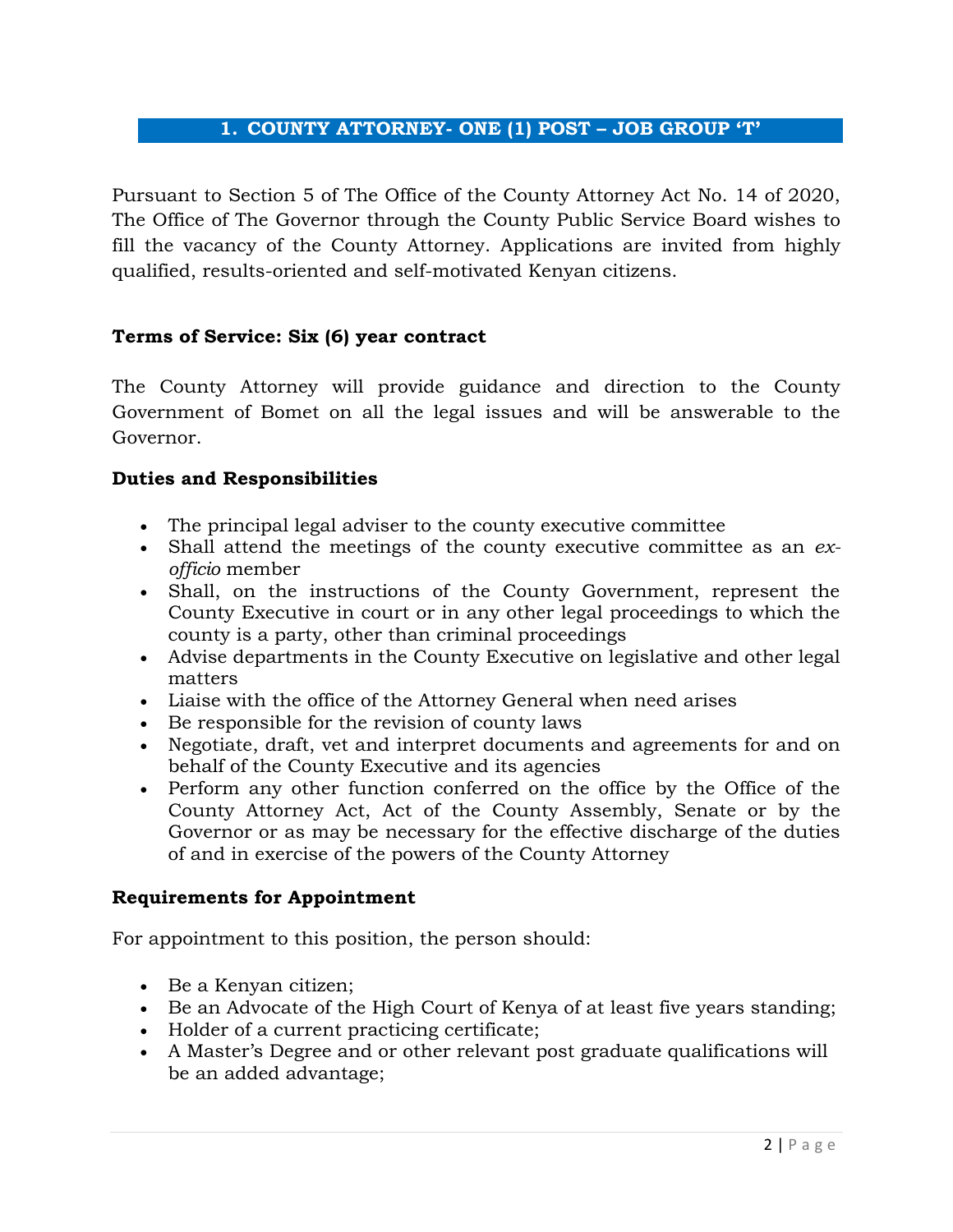- Meets the requirements of Chapter Six of the Constitution on leadership and integrity; Interested applicants are expected to produce valid clearances from the following bodies:
	- o Kenya Revenue Authority;
	- o Higher Education Loans Board;
	- o Ethics and Anti-Corruption Commission;
	- $\circ$  Criminal Investigation Department (Certificate of good conduct);
	- o Credit Reference Bureau (CRB);
- Demonstrated managerial, administrative and professional competence;
- Served for at least ( 5) years three of which should be at a senior management level in the public sector or corporate sector or a reputable law firm;
- Certificate in computer application skills;
- Clearance certificate from the Law Society of Kenya and Advocate Complaints Commission;
- Have capacity to work under pressure to meet strict timeliness;
- Have good interpersonal and communication skills;
- Demonstrate thorough understanding of County development objectives and the Vision 2030;
- For those with higher education certificates (degrees) from outside Kenya, a letter of recognition of qualifications from the Commission of University Education.

Salary: As prescribed by Salaries and Remuneration Commission (SRC)

# **2. CHIEF OFFICER YOUTH AND SPORTS – ONE (1) POST – CPSB 02**

#### **Terms of Service: Contract (Fix term contract)**

The Chief Officer shall be the authorized officer in the department and shall be responsible to the respective County Executive Committee Member.

#### **Duties and Responsibilities**

- The administration of a County Department
- Formulation and implementation of effective programs to attain Vision 2030 and
	- sector goals
- Development and implementation of strategic plans and sector development
	- plans
- Implementation of policies and regulations
- Providing Strategic Policy direction for effective service delivery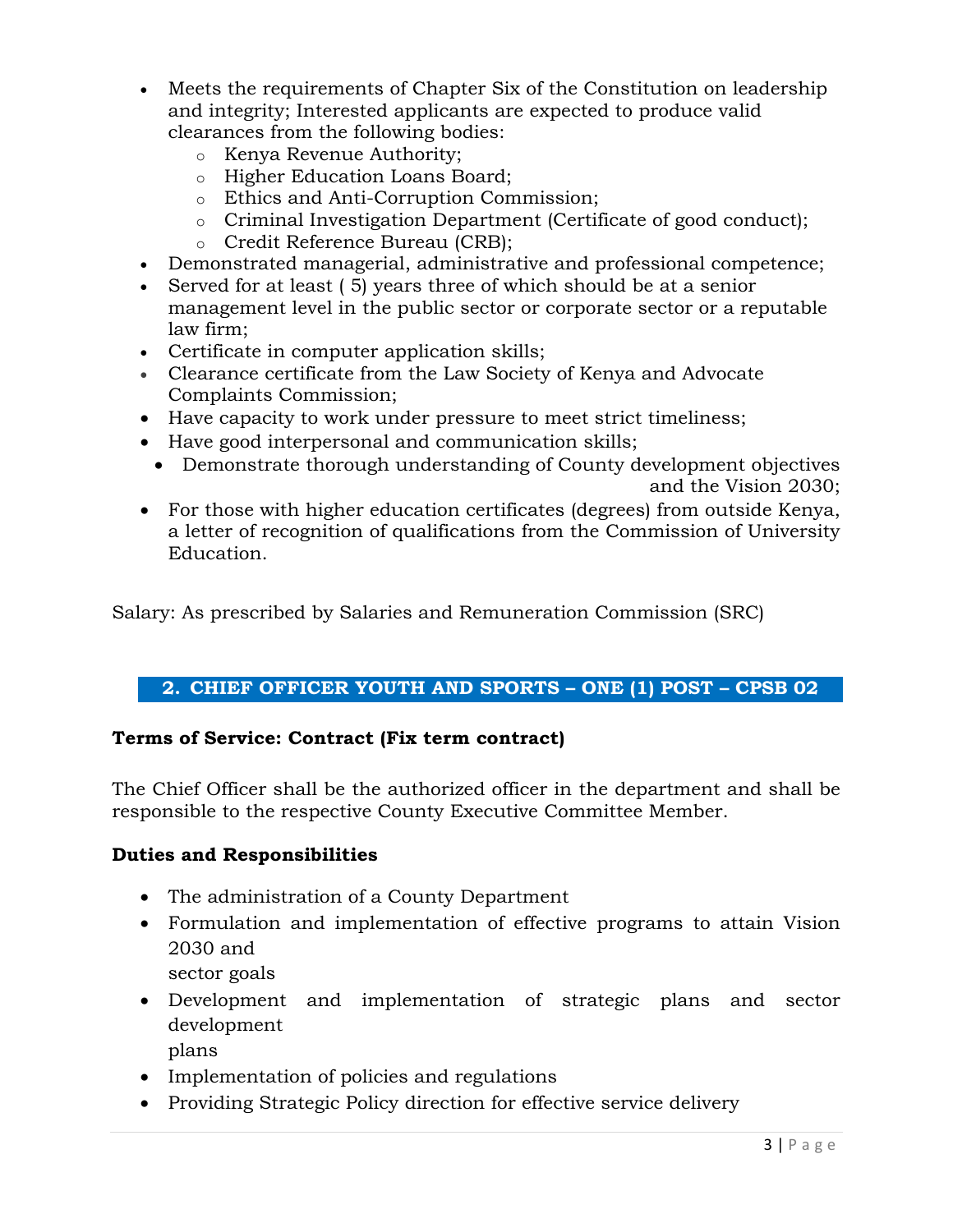- Ensuring compliance with the National Values and Principles of good governance and Principles and values of Public Service as outlined in Articles 10 and 232 of the Constitution of Kenya respectively
- Performing any other duties as may be assigned from time to time

# **Requirements for Appointment**

For appointment to this position, the person should:

- Be a Kenyan citizen
- Have a Bachelor's degree from a university recognized in Kenya.
- Possession of a Master's degree in a relevant field will be an added advantage.
- Must be a member of a professional body relevant to the position applied for

and in good standing.

- Have vast knowledge and experience of not less than Ten (10) years in the relevant field, Five (5) of which must have been at a managerial position.
- Be conversant with the Constitution of Kenya and all the devolution laws.
- Demonstrate thorough understanding of county development objectives and

vision 2030.

- Be a strategic thinker and result oriented.
- Have excellent communication, organizational and interpersonal skills.
- Have capacity to work under pressure to meet timelines
- Have ability to work in a multi-ethnic environment with sensitivity and respect
	- for diversity.
- Satisfies the requirement of Chapter Six of the Constitution of Kenya 2010
- Demonstrate understanding and commitment to the values and principles as
	- outlined in Articles 10 and 232 of the Constitution of Kenya 2010
- Be computer literate

Salary: As prescribed by Salaries and Remuneration Commission (SRC)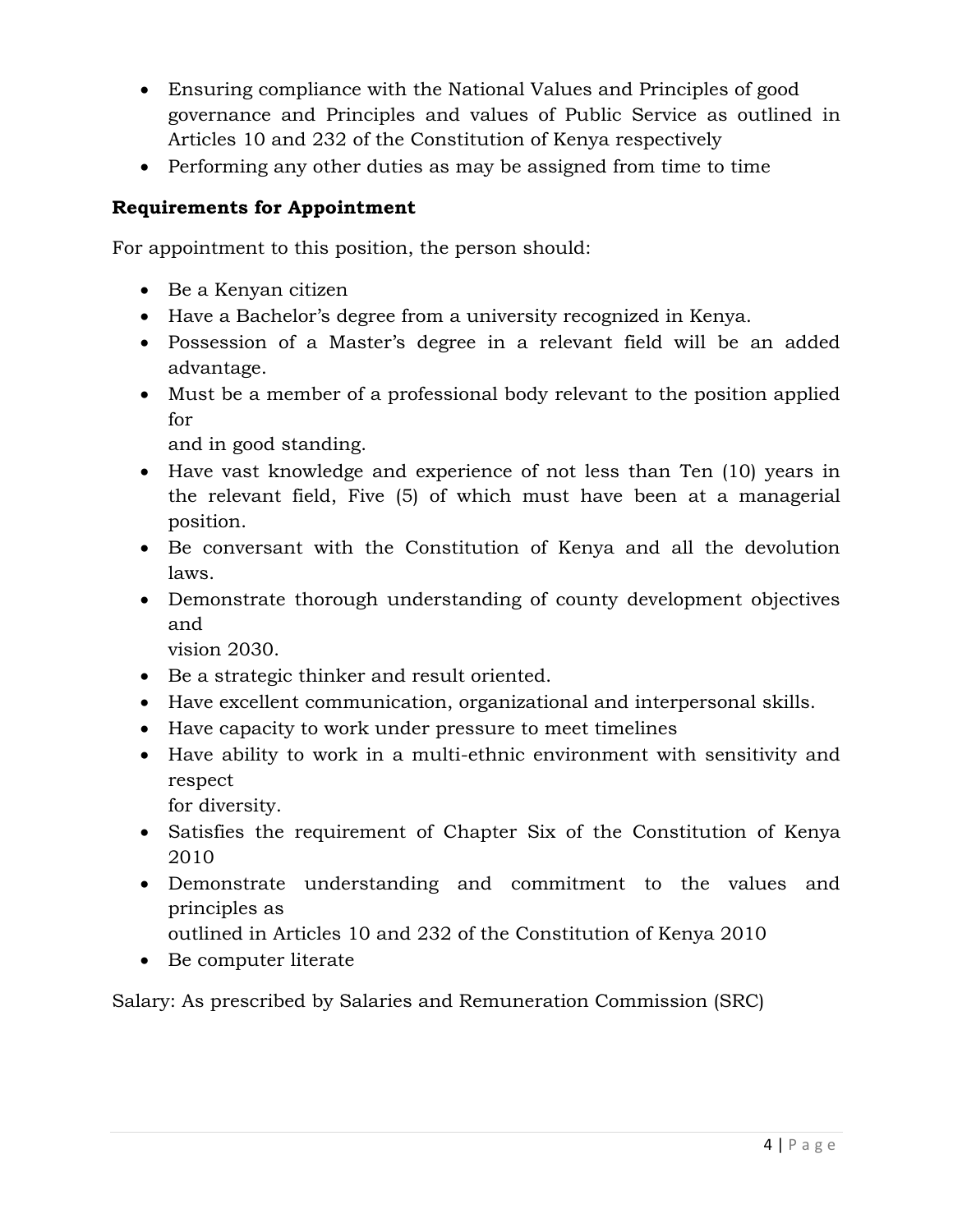## **3. MUNICIPAL MANAGER – ONE POST (1) – CPSB 03**

#### **Terms of Service: Five (5) Year Contract**

#### **Duties and Responsibilities**

The Municipal Manager shall perform the following functions:

- Shall be the Board Secretary and an *ex-officio* member to the Board;
- Exercise supervision over all departments and agencies of the Municipality and coordinate its activities
- Implement the decisions and functions of the Board and shall be answerable to the Board as per Urban Areas and Cities Act,2011 Section 20 and 21
- Manage Administration in accordance with the Urban and Cities Areas Act, 2011 and applicable legislations.
- Prepare and present for approval to the Board of the Municipality, an annual estimate of revenue and expenditure.
- Be principally responsible for building and maintaining a strong alliance and effective working relationships between the Board and the civil society, private sector and community based organizations;
- Prepare and submit to the Board an annual report on the activities and accomplishments of the departments and agencies comprising the executive branch of the Municipality.
- Enforce the provisions of the Charter, Municipal By-laws, and all applicable laws; and other Municipality decisions;
- Prepare and administer the annual Municipality budget;
- Administer Municipality utilities and property;
- Encourage and support regional and intergovernmental cooperation;
- Promote cooperation among the Board of the Municipality, staff and citizens in developing Municipality policies and building a sense of community;
- Exercise such other powers as may be prescribed by the Charter, by-laws and applicable laws.
- Any other duties as directed by the Board

#### **Requirements for Appointment**

Be a Kenyan citizen.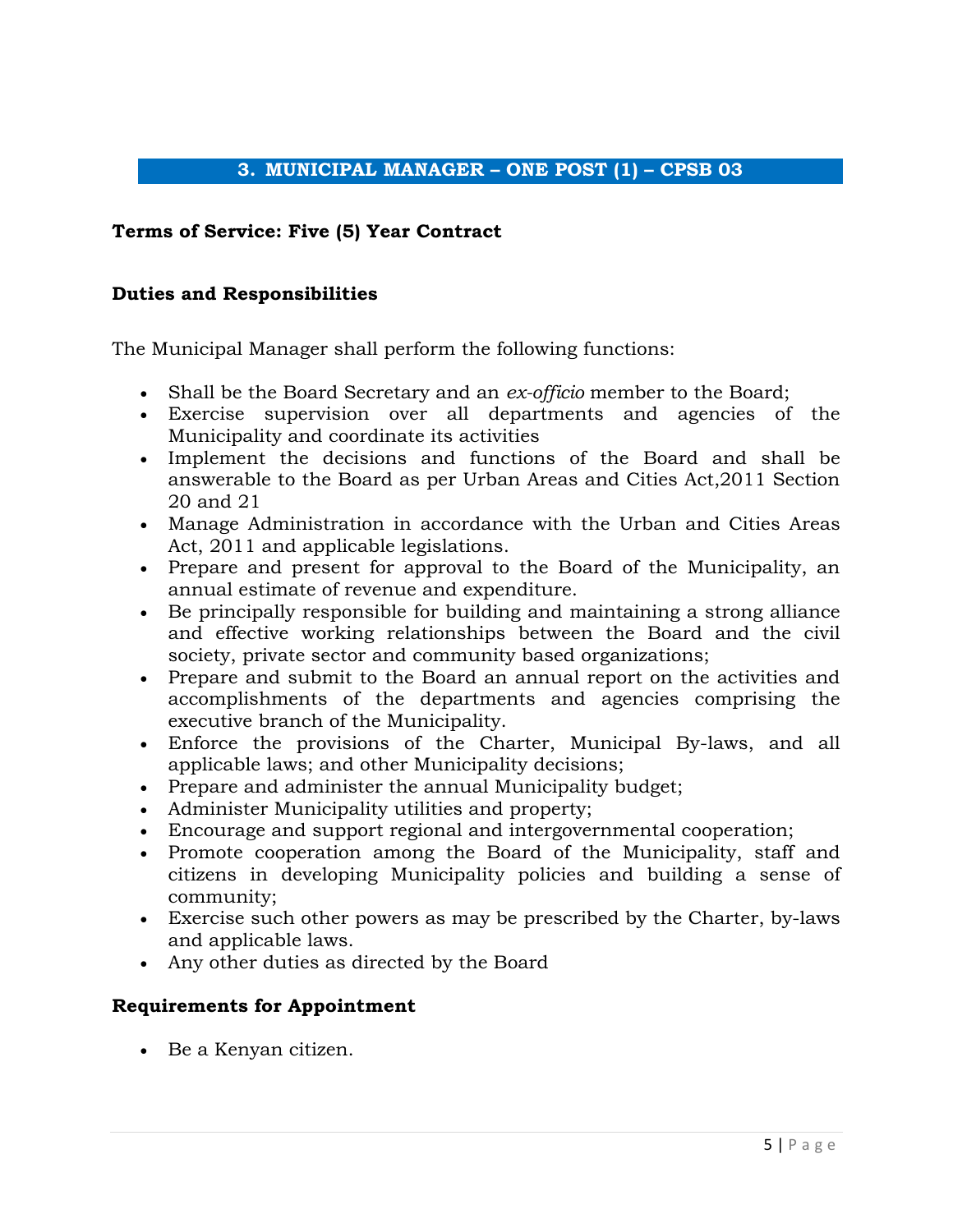- Hold a Bachelor's Degree in Urban Management, Public Administration, Business Management or any other relevant Degree from a university recognized in Kenya
- Be a certified public secretary of good professional standing;
- Possession of a relevant Master's Degree would be an added advantage
- Must have at least Ten (10) years of experience, Four (4) of which must have been in a senior management level in reputable organization;
- Must be computer literate;
- Understanding national goals, policies and development objectives of vision 2030;
- Excellent communication and interpersonal skills; Demonstrate a thorough understanding of socio-economic dynamics in Bomet County
- Be a strategic thinker and result oriented with wide knowledge in Urban Development Policies and Financial Management
- Good knowledge and interpretation of key and related Urban Areas and Cities Legislations and Policies, Knowledge of Municipal Operations and Delegation of Powers
- Satisfy the requirements of Chapter six (6) of the Constitution on Leadership and integrity

#### **DEPARTMENT OF FINANCE AND ECONOMIC PLANNING 4. POSITION: DIRECTOR REVENUE - J/G CPSB '03' (1 Post)**

# **Job Purpose & Reporting Responsibility**

The Director Revenue shall be In-charge of the County Treasury Revenue Services and will report directly to the Chief Officer Finance

# **Requirements and competencies for Appointment**

- Be a Kenyan citizen.
- Be a holder of Bachelor's degree in Business Administration/Management (Accounting or Finance option); Economics or Commerce from a recognized institution.
- A holder of a Master's degree in Business Administration, Accounting, Finance, Commerce or other relevant equivalent qualification from a recognized institution.
- A member of Institute of Certified Public Accountant of Kenya (ICPAK) and in good standing.
- Served in the public or private sector for a minimum period of ten (10) years
- Demonstrated a thorough understanding of National goals, policies and development objectives and ability to align them to the County's mandate.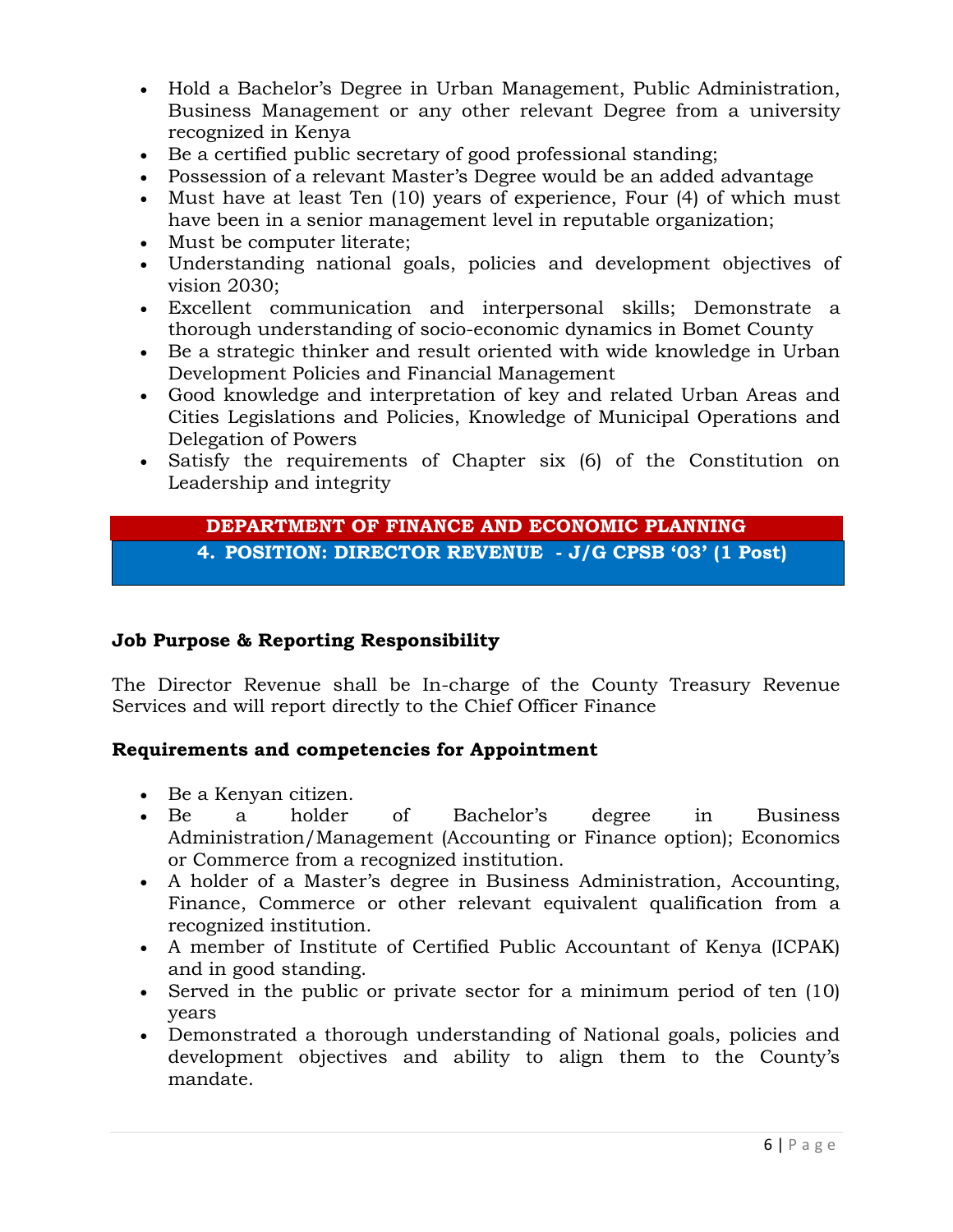- Be conversant with the provisions of the Public Financial Management Act.
- Be a good team player with exemplary leadership qualities, interpersonal, communication and collaborative skills.
- Proficiency in Computer Application Skills relevant to financial management from a recognized institution
- Must satisfy the provisions of chapter six of the constitution of Kenya 2010

# **Duties and Responsibilities**

- Day to day running of the County Revenue Collection Section.
- Implementing County policies and regulations for revenue.
- Developing and implementing plans to operationalized County revenue to enhance efficient revenue collection and growth.
- Designing effective, efficient and secure systems of collecting revenue.
- Maintaining records of all the revenue sources/centres', rates and revenues collected.
- Setting up and projecting regular revenue trends for planning and decision making in the county.
- Planning, formulating strategies and identifying sources of revenue.
- Submitting regular reports to county committees on matters of revenue collection.
- Set high but realistic and achievable collection targets for all revenue collectors.
- Design performance evaluation systems that track progresses on target.
- Be the Chief Revenue Collector
- Identify new revenue streams for the county government and optimal rates.
- Perform such other functions as may be delegated from time to time
- Plays advisory role to the Chief Officer and County Executive Committee member on revenue matters; and
- Any other relevant duty as may be assigned from time to time.

# **DEPARTMENT OF LANDS, HOUSING AND URBAN PLANNING**

**5. POSITION: PRINCIPAL VALUER - J/G CPSB '06' (1 Post)**

# **Terms of service: Permanent and Pensionable**

Salary: As per the SRC guidelines.

Reporting to the Director Survey and Land Administration, the Principal Valuer will provide leadership in the County property management; Undertake valuation of County properties and provide for taxation of land; be responsible for acquisition of land for the County.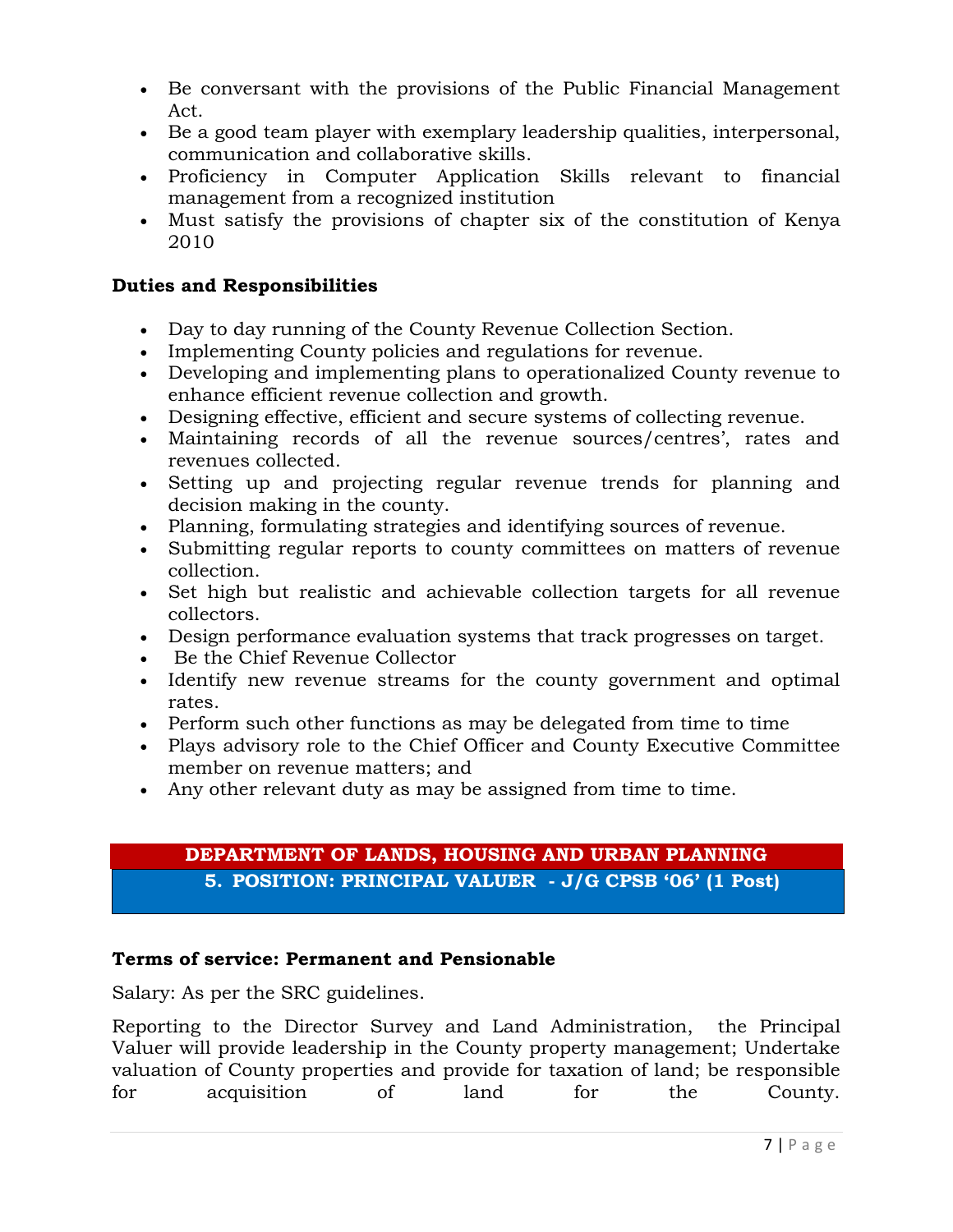## **Responsibilities**

- Implement Constitutional and Statutory provisions on land administration;
- Coordinate valuation for stamp-duty payable on land transactions;
- Coordinate review of rents for lease extensions and change in user of land;
- Develop and maintain a databank of property values;
- Coordinate implementation of valuation rolls for ratable property and providing advice on assessment for payment;
- Handle and provide feedback to the public on land valuation and taxation matters;
- Coordinate with National Land Commission on valuations for compulsory acquisition and easements for the County;
- Attend court proceedings as an expert witness in matters of valuation and compulsory acquisition;
- Perform any other duty assigned by the director of land administration.

# **Qualifications**

- Be a Kenyan citizen
- A Bachelor`s degree in any of the following disciplines: Valuation, Property Management, Land Administration, Land Economics or equivalent from a recognized institution;
- Be a full member of the Institute of Surveyors-Land Valuation and Estate Management Chapter of Kenya in good standing
- Knowledge and Understanding of Relevant Legislation
- Have skills in computer literacy with proficiency in supportive application including Microsoft.
- Demonstrate problem solving skills, team player and with exemplary leadership qualities
- Served as a valuer for at least 6 years, three of which must have served in a supervisory position.
- Knowledge and proficiency in Geographic Information System will be an added advantage
- Meet the requirements of chapter 6 of the constitution

**DEPARTMENT OF ADMINISTRATION, ICT & PUBLIC SERVICE 6. POSITION: SENIOR SUPPORT STAFF - J/G CPSB '15' (2 Posts)**